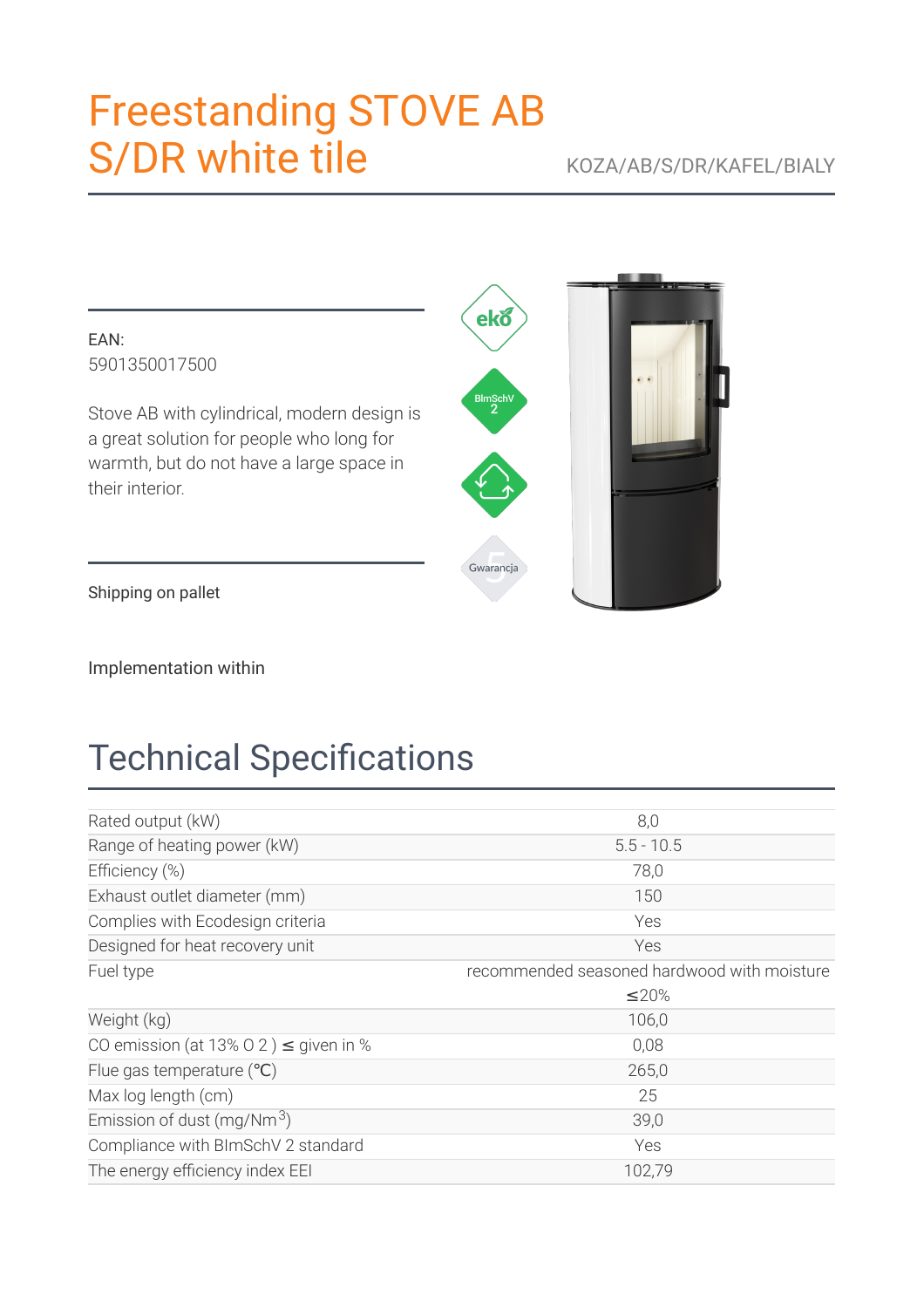| Glazing type                               | quadrant    |
|--------------------------------------------|-------------|
| Opening of the doors                       | to the left |
| Material                                   | steel, tile |
| Width (cm)                                 | 52,80       |
| Height (cm)                                | 105,20      |
| Depth (cm)                                 | 42,20       |
| External air inlet                         | Yes         |
| The liner of the combustion chamber        | Yes         |
| Ashpan                                     | Yes         |
| Decorative printed glass                   | <b>No</b>   |
| ASDP - automatic control of the air supply | <b>No</b>   |
| <b>Turbine TURBOFAN</b>                    | <b>No</b>   |
| Water panel                                | <b>No</b>   |

### **Features**

#### **MAXIMUM USE OF ENERGY**

The body and the front of the insert are resistant to high temperatures thanks to the high quality steel used in production.

Full combustion on the dust thanks to two deflectors extending the exhaust path.

Triple system of combustion chamber's air venting: primary air - secondary air supplied under the grate through holes in a back wall. Additionally clean glass system designed (air curtain).

Efficient burning process & maintaining of temperature to keep the warmth for longer thanks to lining of combustion chamber with TERMOTEC - heat accumulating material which raises the temperature in the combustion chamber.

Built-in fi 100 external air intake which provides air supply from the outside directly into the hearth which results in better combustion and better comfort of usage.

#### **ECOLOGICAL COMBUSTION**

The stove meets the criteria of Ecodesign and the restrictive BImSchV 2 norm setting the maximum CO emission.

#### SAFETY AT THE HIGHEST LEVEL

Perfect tightness thanks to the solid welds made in a noble gas shielding.

All steel elements are laser cut and bent on CNC bending machines.

Front is equipped with a heat-resistant ceramics that can withstand temperatures up to 660°C.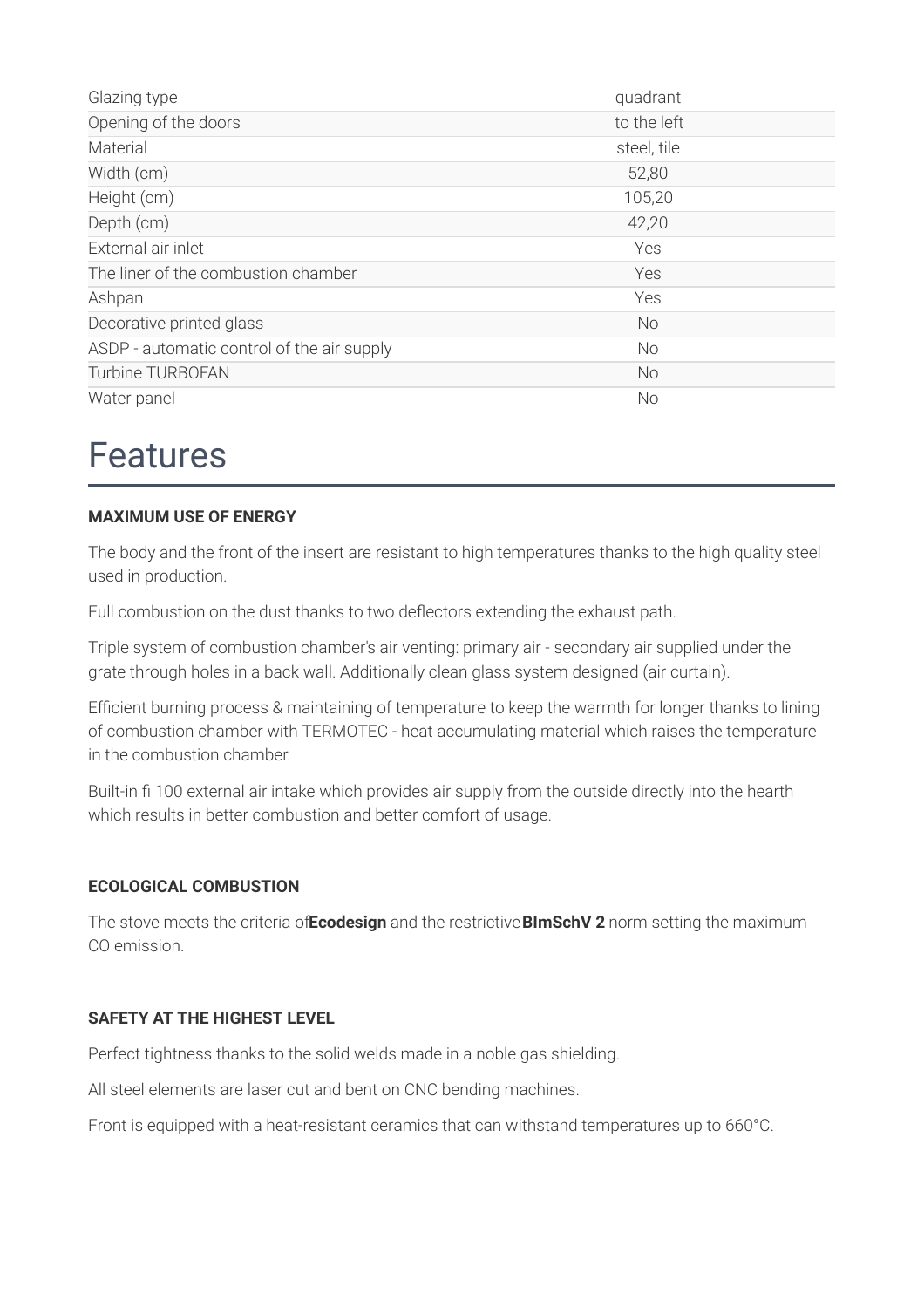### **CONVENIENT TO USE**

Movable grate and ash drawer enable to keep the stove clean.

Reduced soot deposition through a system of pure glass (air curtain).

Elegant and comfortable sliding handle.

It can be used in a various mounting conditions thanks to adjustable exhaust outlet: on the back or top of the stove (for back exhaust outlet installation purchase of top plate cover is required).

### **MODERN DESIGN**

Design referring to retro style - large grooved tiles.

The chamber below the furnaces is equipped with a mechanism push to open - press to open.

Improved vision of the fire thanks to the curved glass

5 year warranty.

## **Technical drawing**





### **Additional options**



Top plate cover for STOVE AB S, THOR, FALCON, ANTARES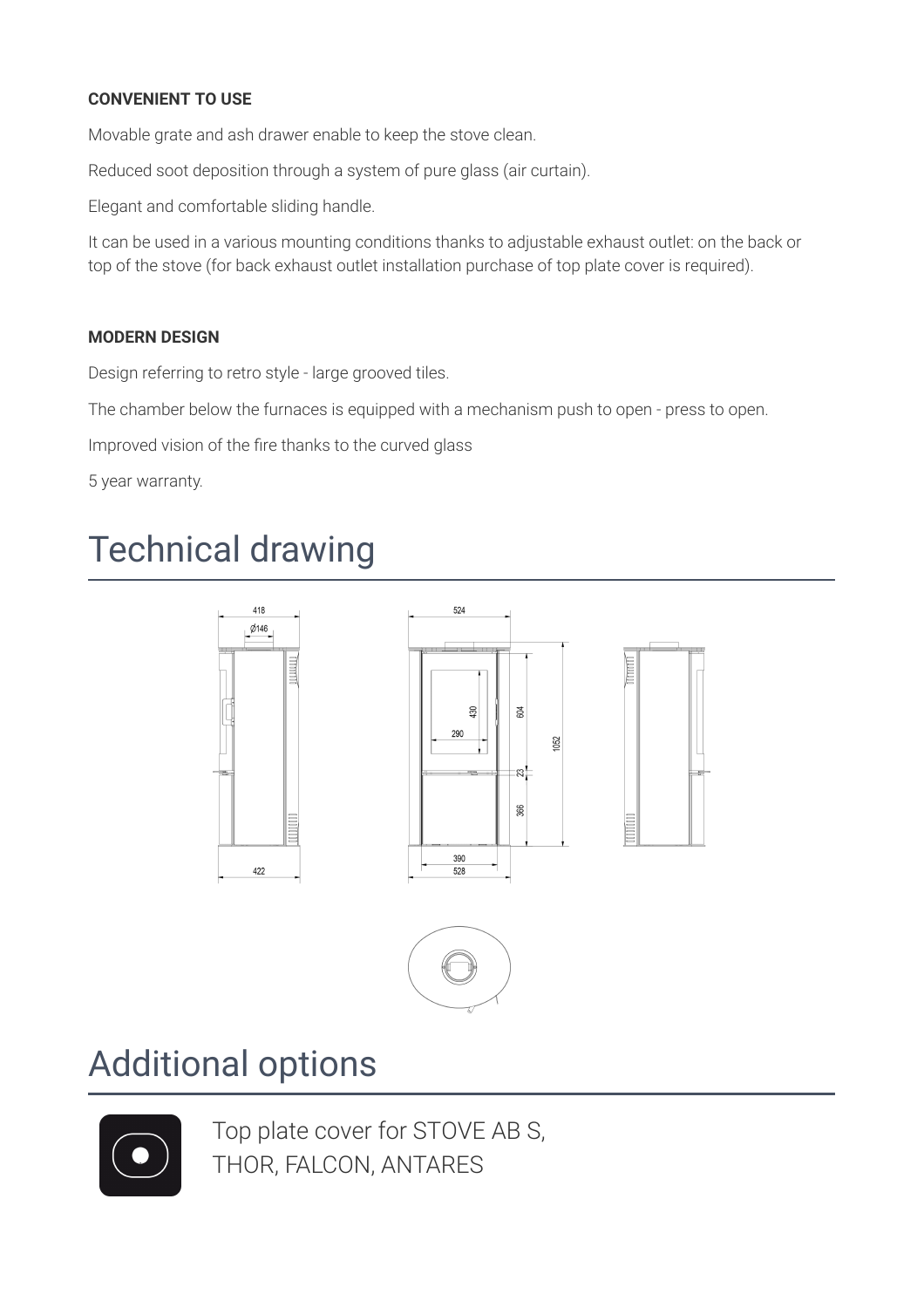Top plate cover for STOVE AB S, STOVE AB S/2, THOR, THOR/VIEW, FALCON, FALCON/VIEW, ANTARES is required for back exhaust outlet installation.



Spring for door shutting MB, LUCY L/BS, NADIA L/BS, AQUARIO, STOVE AB S, STOVE AB S/2, ORBIT, **FALCON, ANTARES** 

Spring for door shutting - automatically closes the door.

Steel pipe 150/1m Exhaust pipe designed for connecting wood-fired fireplace inserts an the existing flue pipes.

Steel pipe 150/0.5m Exhaust pipe designed for connecting wood-fired fireplace inserts an the existing flue pipes.



Movable elbow 150/90 Adjustable elbow up to 90°, 3-segment, diameter:  $150 \text{ mm}$ 



Damper Ø 150 black The damper is designed to regulate the smoke draft.

Steel rosette Ø 150 Rosette Ø 150, made of black sheet - a masking element.

## **Warranty**

All the products available at www.kratki.com are brand new, free from any physical or legal defects. The Producer grants a 5-year warranty from the moment of purchase of a stove for its reliable operation. The ceramic liner is covered with a 2-year warranty from the moment of the purchase of